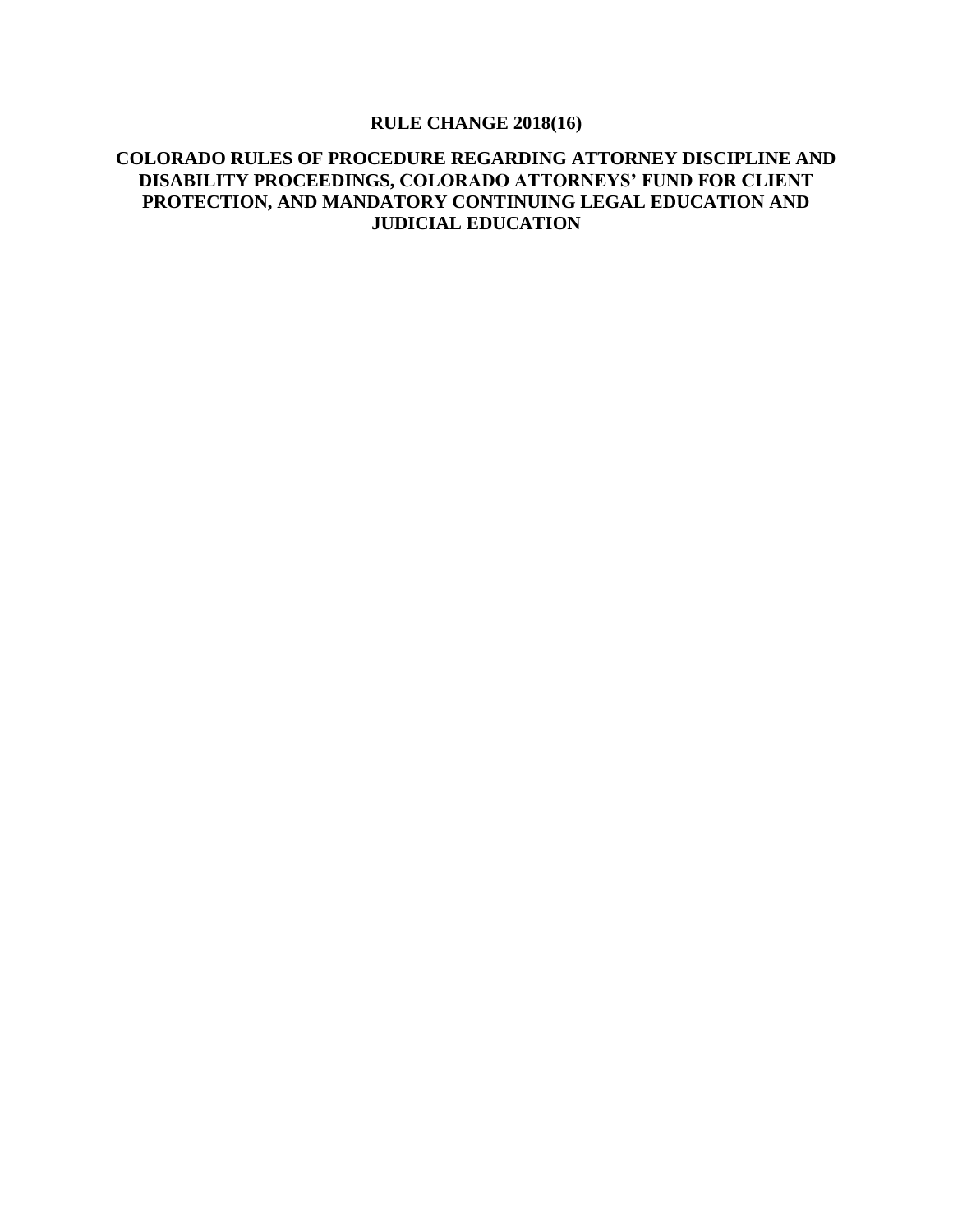### **Rule 252.10. Eligible Claims**

**(a)** The loss must be caused by the dishonest conduct of the attorney or, in such circumstance as described below in the death or disability of the attorney, and shall have arisen out of and by reason of an attorney-client relationship or a court-appointed fiduciary relationship between the attorney and the claimant.

**(b)** through **(d)** [NO CHANGE]

**(e)** In cases of extreme hardship or special and unusual circumstances, the Board may, in its discretion, recognize a claim which would otherwise be excluded under these rules. The Board may also pay a claim when client funds are no longer in the attorney's trust account and, due to the attorney's death or court ordered transfer to disability inactive status, the Board is unable to determine whether the attorney earned the funds or engaged in dishonesty.

**(f)** In cases where in which it appears that there will be unjust enrichment or multiple recovery or the claimant unreasonably or knowingly contributed to the loss, the Board may, in its discretion, deny the claim.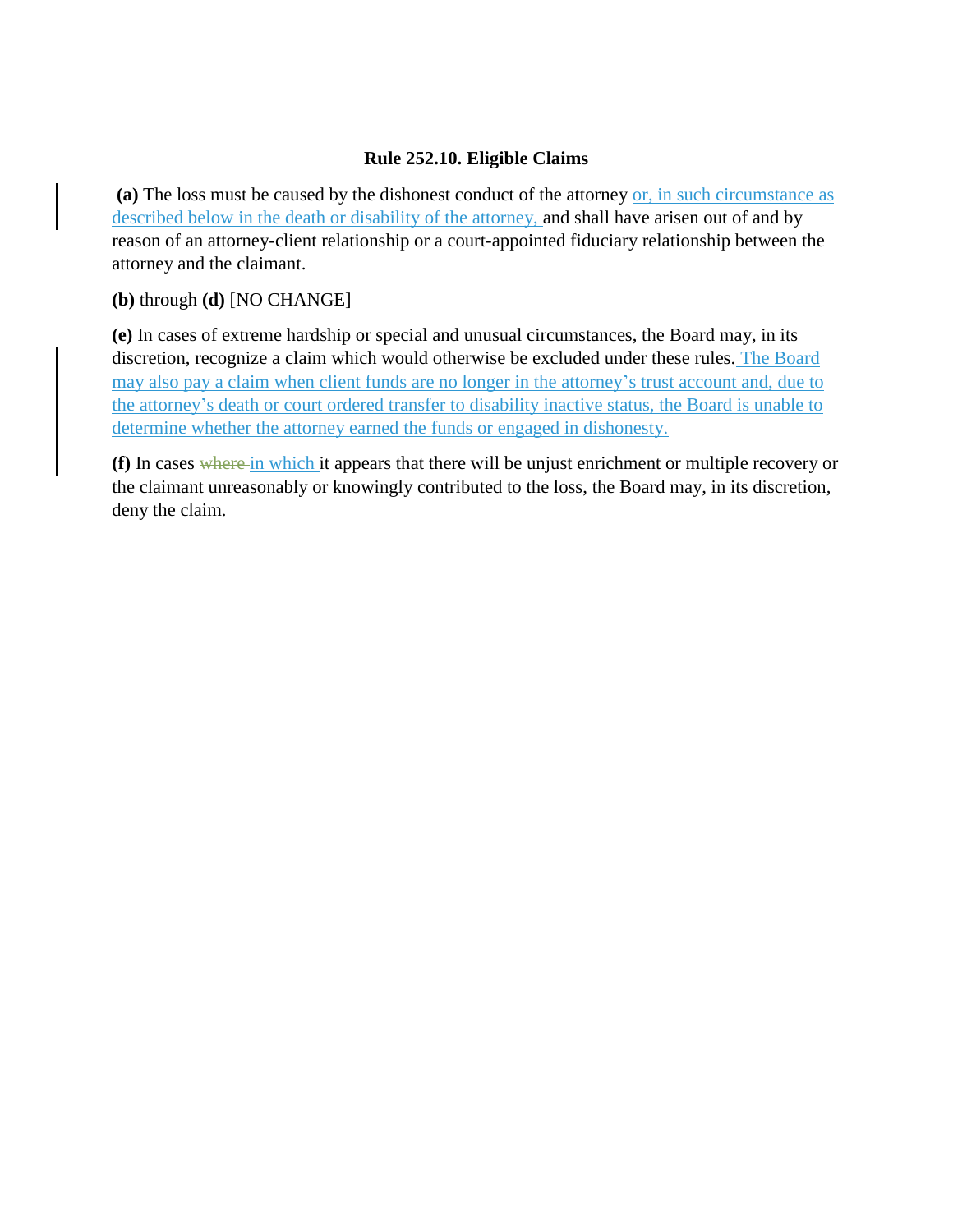### **Rule 252.10. Eligible Claims**

**(a)** The loss must be caused by the dishonest conduct of the attorney or, in such circumstance as described below in the death or disability of the attorney, and shall have arisen out of and by reason of an attorney-client relationship or a court-appointed fiduciary relationship between the attorney and the claimant.

### **(b)** through **(d)** [NO CHANGE]

**(e)** In cases of extreme hardship or special and unusual circumstances, the Board may, in its discretion, recognize a claim which would otherwise be excluded under these rules. The Board may also pay a claim when client funds are no longer in the attorney's trust account and, due to the attorney's death or court ordered transfer to disability inactive status, the Board is unable to determine whether the attorney earned the funds or engaged in dishonesty.

**(f)** In cases in which it appears that there will be unjust enrichment or multiple recovery or the claimant unreasonably or knowingly contributed to the loss, the Board may, in its discretion, deny the claim.